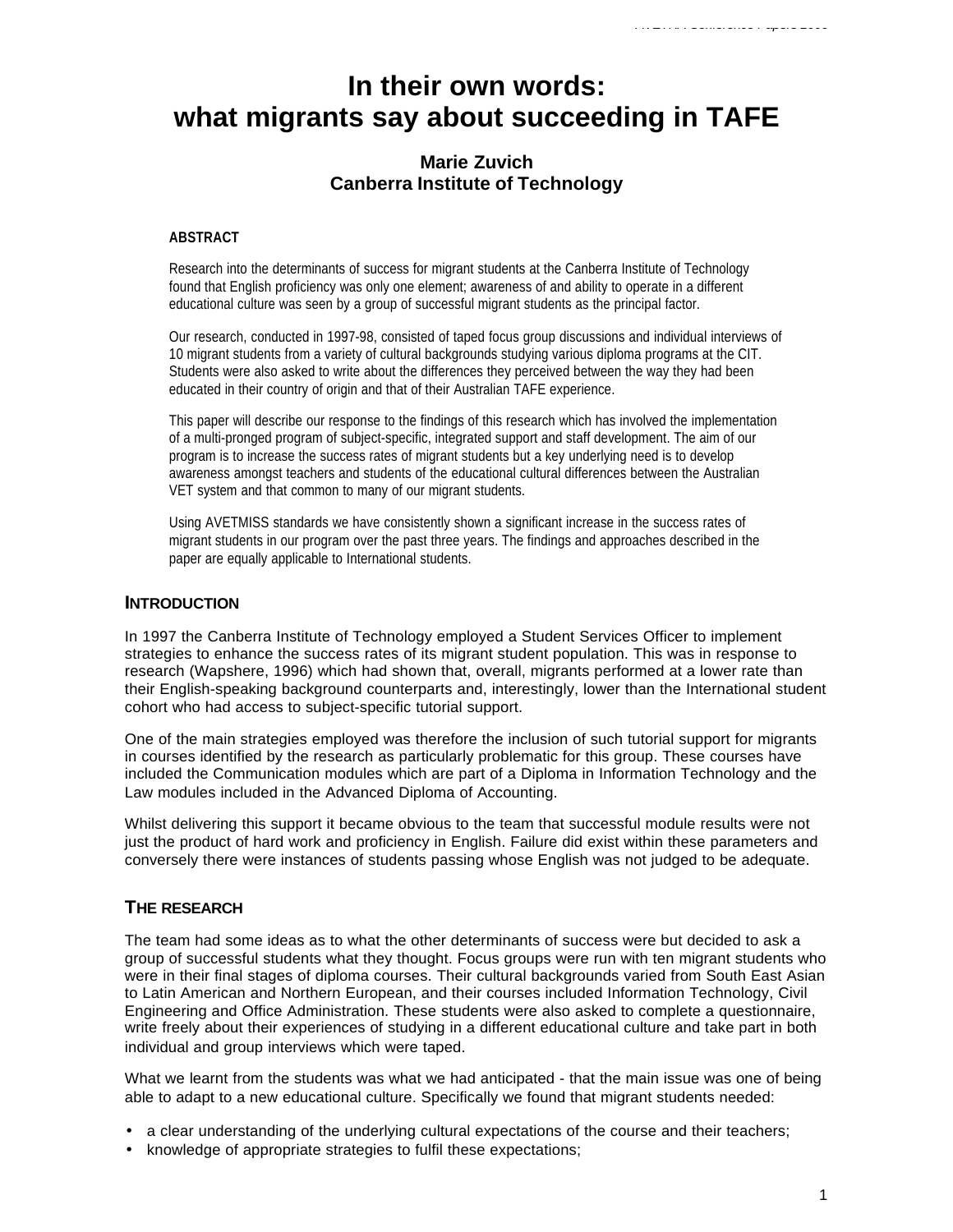- an environment in which these strategies could be modelled and practised;
- and the confidence and time management skills to implement these strategies.

Students also identified other factors which they had found to be important in Australian education but not as relevant in their previous educational environment. These included:

- the importance of reading widely on a topic;
- the necessity and value of asking questions in class;
- and the independent learning style requiring students to become decision-makers about their learning.

In addition we were able to identify nine distinct stages of transition that many migrant students seem to pass through in coming to terms with learning in a different educational culture. And, from what we learnt from the students themselves, we could describe strategies useful to both classroom and support teachers in assisting migrants to pass through each stage.

All of these findings have been published as *In their own words: a practical guide to helping the migrants in your TAFE class based on the experiences of successful migrant students*. (Sharma, 1999)

## **SUPPORT FOR MIGRANTS**

Knowing that cultural adaptability is a major determinant of success for migrant students, it became incumbent upon us to change our style of tutorial support to reflect this understanding. Moreover we realised the importance of classroom teachers being able to understand something of the educational culture that these students had previously operated in. In fact, wouldn't it be great if all TAFE students had such an awareness? Gradually it became obvious that it was necessary to deal with all three groups if we were to raise the success rates of our target group.

However our main target group was still the migrant students in identified modules. And we realised that the traditional drop-in study centres were not going to allow us to offer either appropriate or sufficient support. Firstly these centres rely on students admitting their weakness to an unknown authority, something which is usually anathema to many migrants, and secondly, if a student does ask for assistance, it is often too late and a last minute band-aid solution in the form of assignment-editing is all that can be given. If we were going to make a difference, we had to become proactive in identifying students at risk and this meant becoming a core part of the teaching-learning experience.

The process that has emerged is as follows. An area is first identified as being at risk of having low success rates for its migrant students through on-going statistical analysis and by the number of students self-identifying on the enrolment form as needing help with English. A tutor is then assigned to a group of modules in this area and becomes part of the mainstream delivery by attending predelivery planning sessions, enrolment and orientation sessions as well as the first few lectures and tutorials. This all adds to the tutor's familiarity with the students, their needs, the content of the course and the teacher's particular style and expectations.

The tutor will also maintain email or phone contact with the class teacher to check that the tutorial sessions are directly relevant to the coursework. In addition the tutor may also deliver a guest presentation appropriate to the learning outcomes of the module, for example on cultural inclusiveness or workplace diversity. In this way, not only are the tutors establishing their credibility with the class and the teacher but they are also contributing to the development of an important group of underlying skills for the wider group.

Weekly tutorial sessions are then established with a group of students studying the modules in question. Here students are given support which has a dual purpose: to assist them in successfully completing the module whilst coming to a clearer understanding of its cultural basis. For example, not only would we revise the elements of a good report as taught by the Communications teacher but we would also explain the English discourse system and its reader-friendly, linear style and compare this to the students' own discourse systems. At the same time it is made clear that one system is not necessarily better than another only more culturally appropriate. We have found that it is important here to affirm the value of a student's previous modus operandi as this is a strong part of their persona.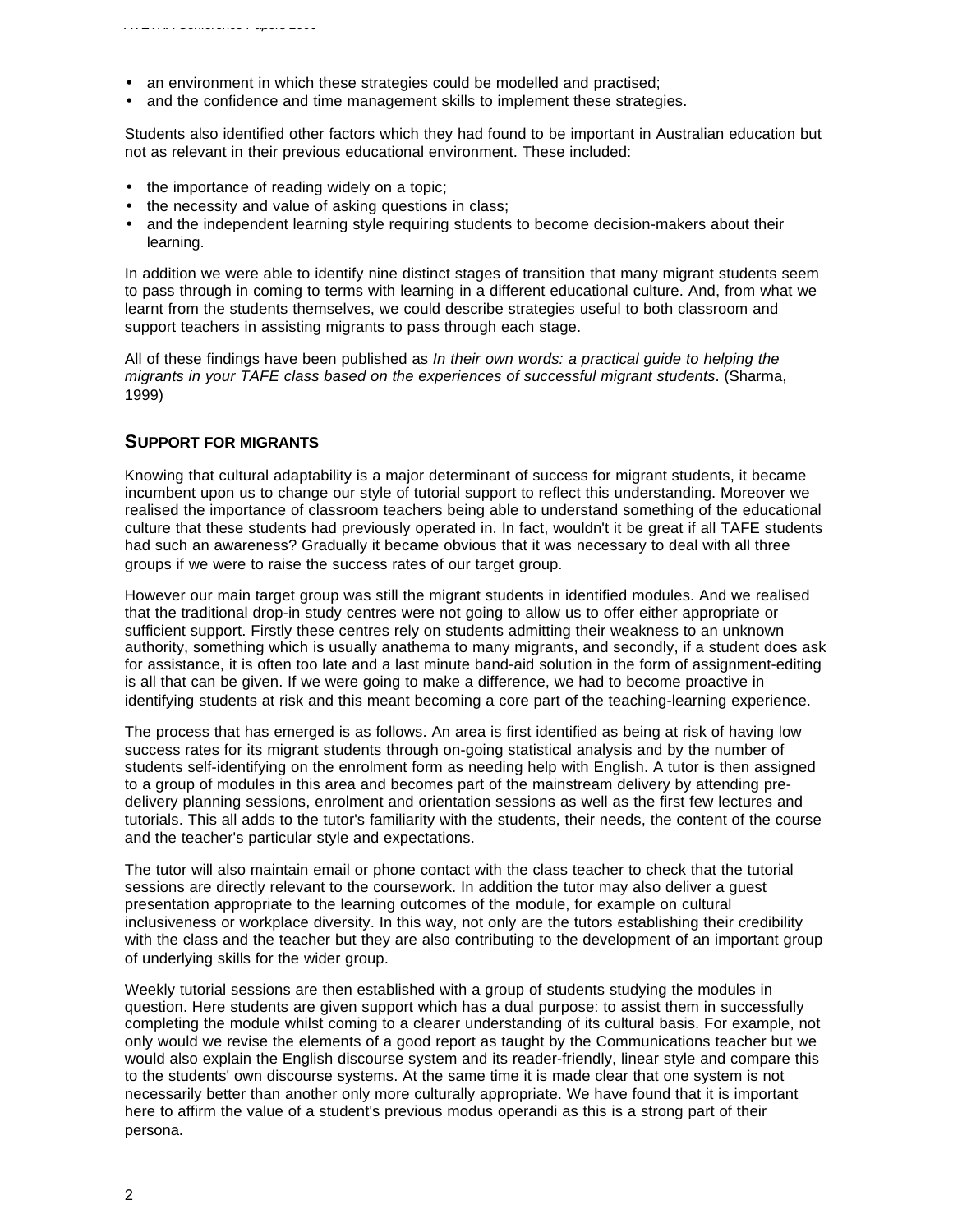It should be noted that the word *tutor* used above does not imply a lesser status than *teacher*. The word is used to differentiate the role of the staff in our support program from that of the classroom teacher. Our tutors are all qualified teachers, and paid as such, usually with an ESL background and an ability to cope with the content area of a variety of programs.

Sometimes an allowance of time has to be made for these tutors to feel confident with the content of the modules they are assisting with. In an extreme example, the tutors supporting the Law modules had to spend one semester attending Law lectures alongside the students they were assisting. They were given some allowance for this but it was not possible to fully compensate them financially. However, having worked with various models, we have found it more effective to employ an ESL teacher with a background in diversity issues than to employ a subject specialist. This emphasises the importance we place on assisting our students to get up to speed culturally as well as with the content of the course because the latter will not happen without the former. It is interesting to note that the tutors are usually willing to take on this extra load for a short time because of the job satisfaction that ensues. A model to investigate in the future would be to pay the fees of the tutor to enrol in the modules they are assisting with. This way they at least get the added benefit of skills recognition.

#### **STAFF DEVELOPMENT**

It was obvious to the team that staff needed to become aware of the cultural differences that impact on a student operating successfully in a new educational environment. Over the past few years members of the team had delivered various such sessions to teachers undertaking our internal Certificate IV in Tertiary Education & Training. But this was only reaching a small number of new TAFE teachers and these were not necessarily working in the areas of greatest migrant need.

A change was needed and fortuitously the publication of our book In their own words provided the impetus for a new direction. It was seen by some as slightly pretentious to have the book launched by the Chief Minister of the ACT but this meant that the senior managers of the Institute felt compelled to attend. Whilst there, we were able to showcase living examples of our work: the graphic designer of our book was a former student of our support program who had just landed her first full-time job; another former student played some guitar music from his recently-released debut CD; and a current student thanked the Chief Minister saying what a difference the program had made to her studies in Law for Accounting.

Invitations to address departmental staff meetings and run staff development sessions started to become more frequent from that time on. In these sessions we aim to explain the areas of difference that students perceive to be the most problematic. We have even invited migrant students in our program to address the group about how they have coped with studying in a different educational culture. From our evaluations it is clear that teachers greatly appreciate hearing about these issues directly from the students.

## **STUDENT BODY AS A WHOLE**

From these successful staff development sessions, teachers are now inviting members of the team to address whole class groups on diversity issues. In these presentations and lessons, we outline the differences between individualist and collectivist cultures and how these differences are manifested in daily life.

We do not have a standard presentation but adapt our knowledge and understandings to the needs of the particular group. For example, this year we have delivered sessions on diversity as related to Reception Protocol and Quality Teams in the Diploma of Office Administration, and sessions on Workplace Diversity, looking at diverse cultures as an opportunity for improvement of service rather than as a drawback, for students in their final year of a Tourism Diploma.

## **CONCLUSION**

We intend to continue to address the issue of completion rates for migrant students by working with all three groups as described in this paper. With a tightening funding base, our challenge for the future is to maintain our quality service to migrant students, teachers and the whole student body of our